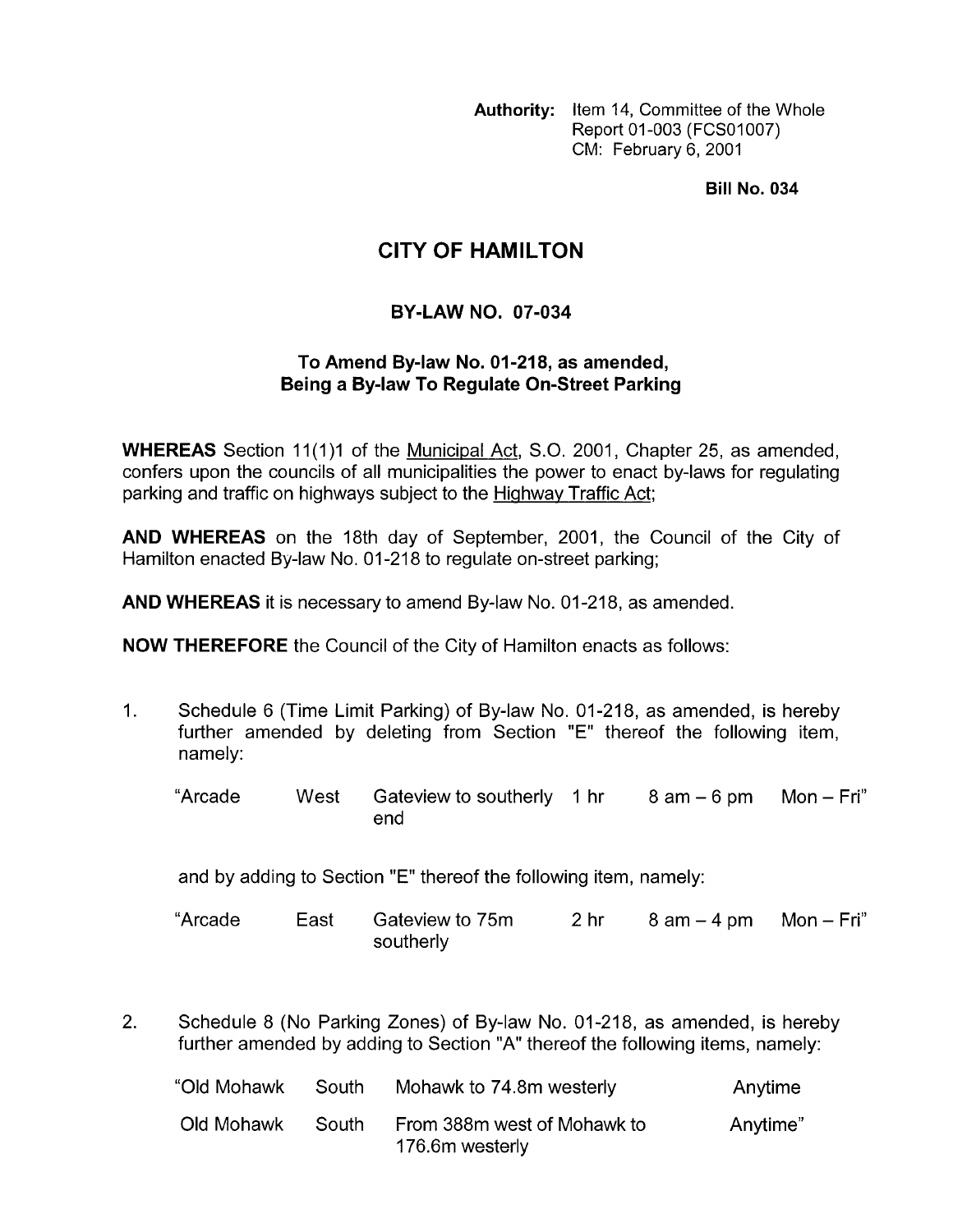2

and by deleting from Section "E" thereof the following items, namely:

| "Arcade    | East        | Gateview to southerly end                      | Anytime  |
|------------|-------------|------------------------------------------------|----------|
| Old Mohawk | South       | Mohawk to 74.8m westerly                       | Anytime  |
| Old Mohawk | South       | From 388m west of Mohawk to<br>176.6m westerly | Anytime  |
| Unsworth   | <b>Both</b> | Upper Ottawa to Hempstead                      | Anytime" |

and by adding to Section "E" thereof the following items, namely:

| "Arcade  | West         | Gateview to southerly end                     | Anytime  |
|----------|--------------|-----------------------------------------------|----------|
| Iona     | <b>Both</b>  | Lower Horning to 100m<br>easterly             | Anytime  |
| Unsworth | South        | Upper Ottawa to Hempstead                     | Anytime  |
| Unsworth | <b>North</b> | From 70m east of Upper<br>Ottawa to Hempstead | Anytime" |

and by deleting from Section "F" thereof the following item, namely:

| "Jones Road | West | North Service Road to | Anytime" |
|-------------|------|-----------------------|----------|
|             |      | northerly end         |          |

and by adding to Section "F" thereof the following item, namely:

 $\sim$ 

| "Jones Road | <b>Both</b> | Lakeside to northerly end | Anytime" |
|-------------|-------------|---------------------------|----------|
|-------------|-------------|---------------------------|----------|

**3.** Schedule 9 (Alternate Side Parking) of By-law No. 01-218, as amended, is hereby further amended by adding to Section "F" thereof the following item, namely:

| "Jones Road | North Service Road to Lakeside West | East" |
|-------------|-------------------------------------|-------|
|             | Drive                               |       |